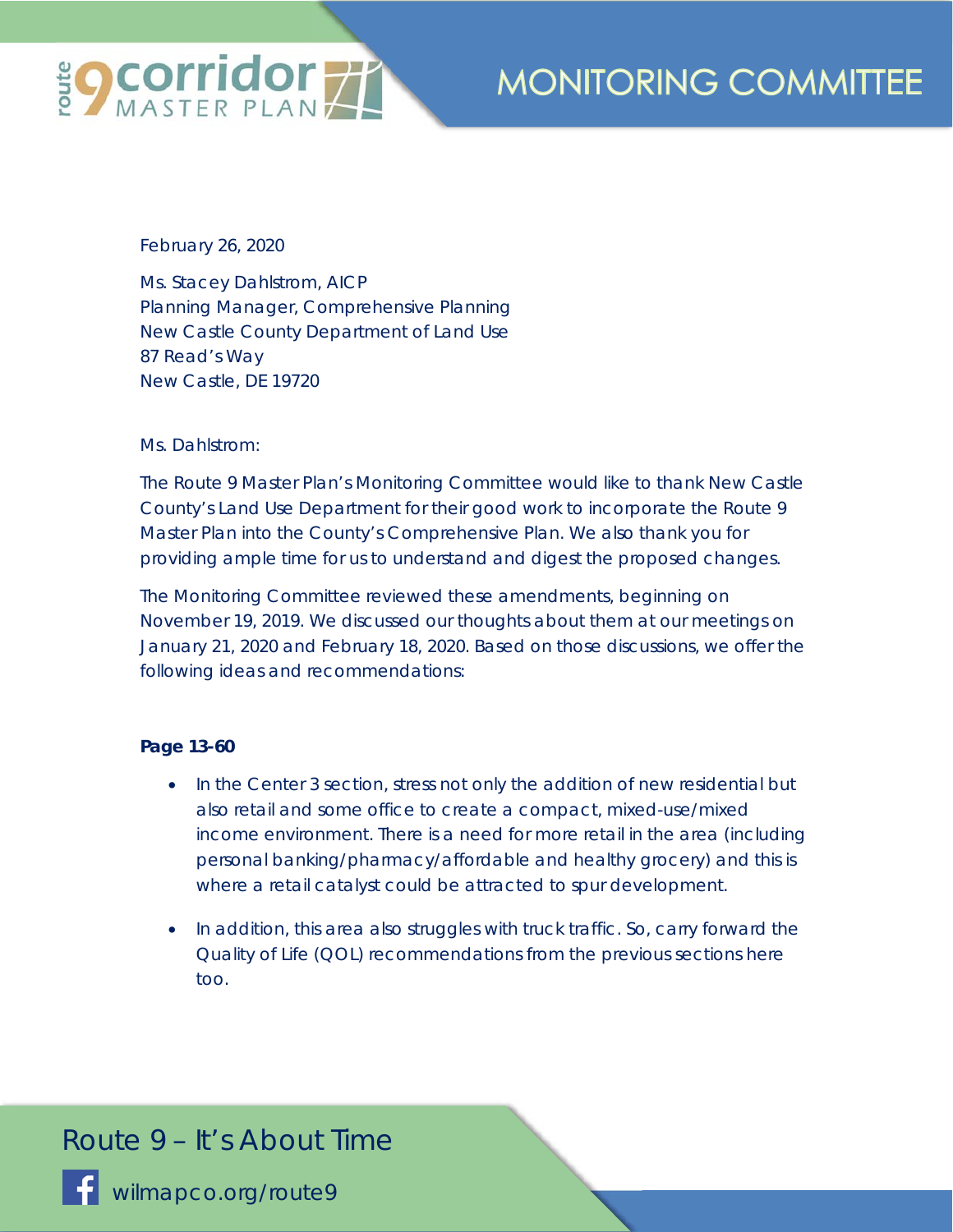

### **13 – 61**

• Center 4 may start feeling increased truck traffic pressures as the Port and port businesses expand south and more trucks begin to roll along the east/west routes. So, carry forward the QOL recommendations from the previous sections here too to stay ahead of the game.

### **13 – 64**

- The interim Memorial Drive Road Diet has been implemented. Change language to reflect the need to pursue the preferred road diet scenario here (with center-turn lane and landscaping elements) that will improve traffic flow through the next two decades.
- The Garasches Lane connection to Terminal Avenue only makes sense if at least part of Eden Park is no longer residential. Otherwise, we may see increased truck traffic along a still residential Terminal Ave. (that already experiences heavy truck traffic) which is counterproductive for QOL. So, stipulate that this concept only proceed when/if all (or potentially just the Terminal Ave. section) of Eden Park is uninhabited, at the community's discretion.

### **13 – 70**

• The interim Memorial Drive Road Diet has been implemented. Change language to reflect the need to pursue the preferred road diet scenario here (with center-turn lane and landscaping elements) that will improve traffic flow through the next two decades.

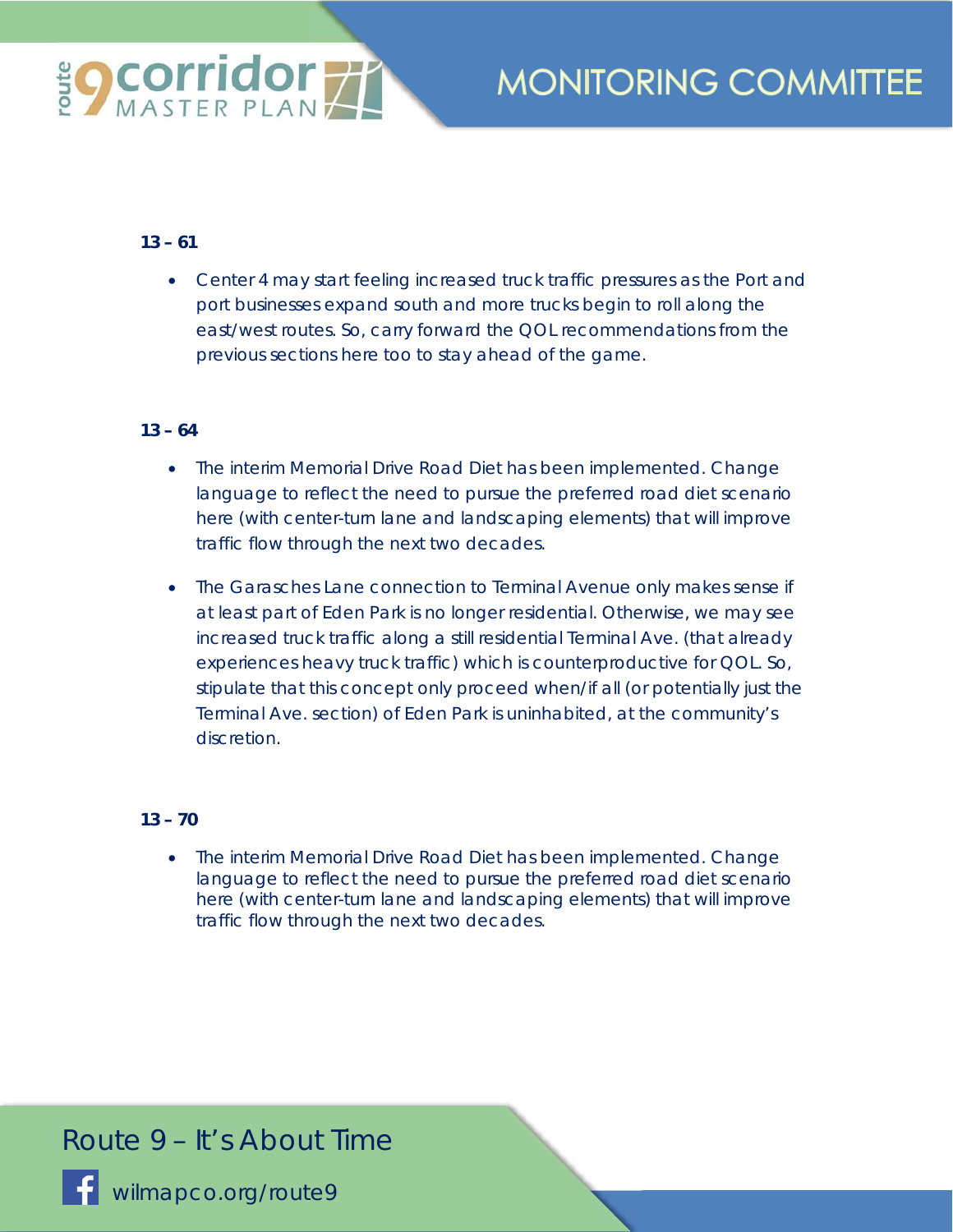

### **13 – 77**

• Add retail under goal A1. Consider attracting a retail catalyst (see discussion in market analysis).

### **13 – 30 (should be 13 – 78)**

- Strategy 2.2 work with DNREC and, even better, also the Route 9 Monitoring Committee (we have a Health Subcommittee) and State Division of Public Health – both part of that group.
- Strategy 2.3 consider leading/supporting a "Mechanisms for Fair Community Relocation" study, as suggested by the Master Plan (page 89, next steps, second bullet <5 years) and in a July 2019 letter from the Monitoring Committee to the County.
- More street sweeping (using appropriate vacuum-style sweepers) to cut down on area dust.
- Under Goal 3 (and really everywhere else) note the need to work with the community during implementation. Here, for example, encourage developers to meet early with the community to ensure consistency with community vision, which may evolve over time.
- Here or somewhere else more prominent: County should continue to support and work alongside Route 9 Monitoring Committee, and any other future vehicles, to ensure community participation and direction as the Plan is implemented.

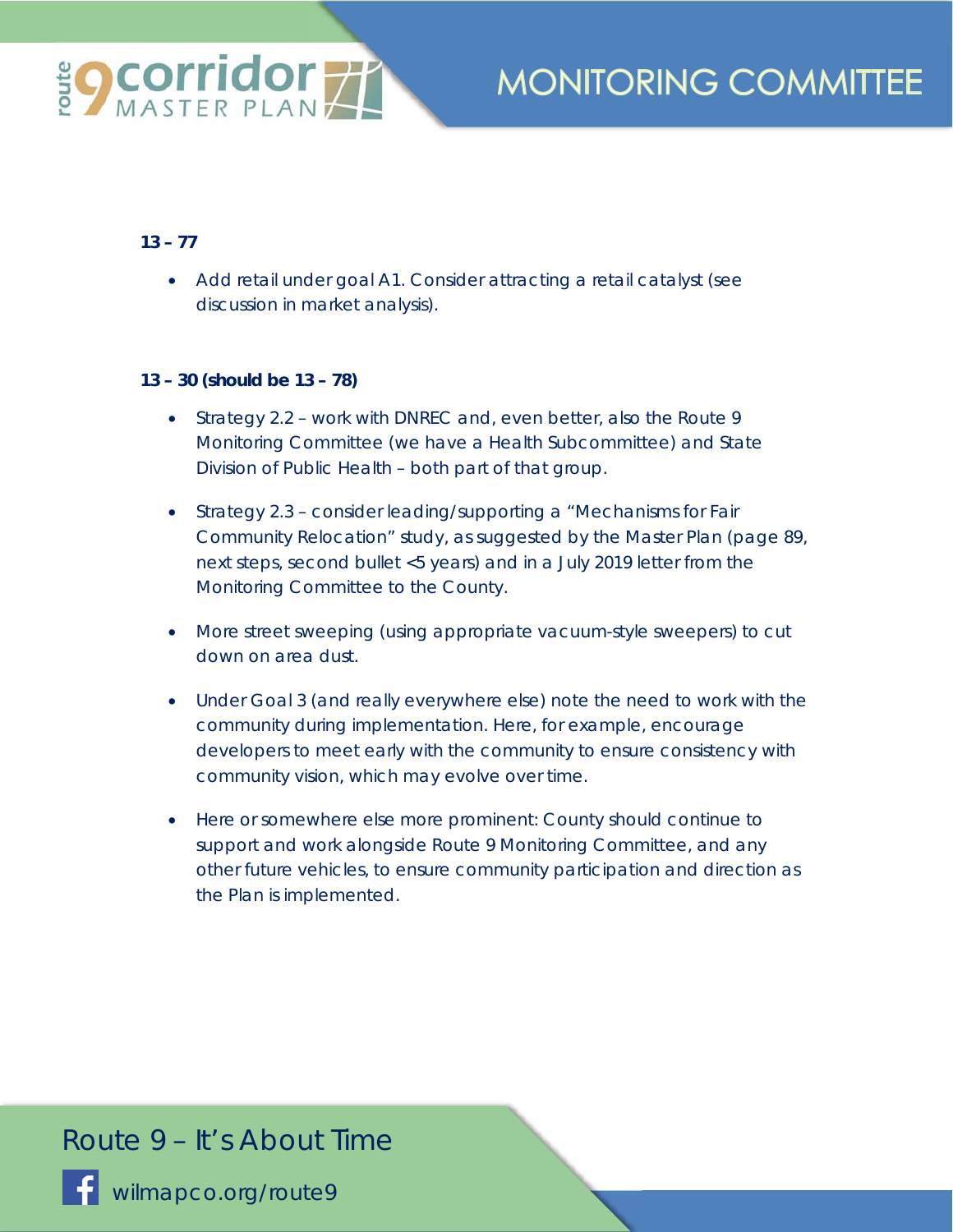

• Under Goal 3, consider pushing (perhaps even further incentivizing) Opportunity Zone Program funding to help achieve redevelopment goals in the Master Plan. Closely manage the effort as that program has very limited equity guardrails. Consider other appropriate redevelopment programs, such as Economic Empowerment Districts and Downtown Development Districts, as appropriate while keeping with the equitable spirit of the Master Plan.

### **13 – 79**

- The Garasches Lane connection to Terminal Avenue only makes sense if at least part of Eden Park is no longer residential. Otherwise, we may see increased truck traffic along a still residential Terminal Ave. (that already experiences heavy truck traffic) which is counterproductive for QOL. So, stipulate that this concept only proceed when/if all (or potentially just the Terminal Ave. section) of Eden Park is uninhabited, at the community's discretion.
- The TAP is backlogged and has limited capacity for new projects. So, in the second bullet, say, "pursue various funding streams, such as the Transportation Alternatives Program (TAP) and CTP, to implement bicycling/walking recommendations."
- Say, "additional" SRTS funding. There are two active and fully funded efforts at McCullough and Eisenberg.
- Other strategy to add: Continue to support the effort to hire/train local labor to construct these projects and to promote workforce development along the corridor, generally.